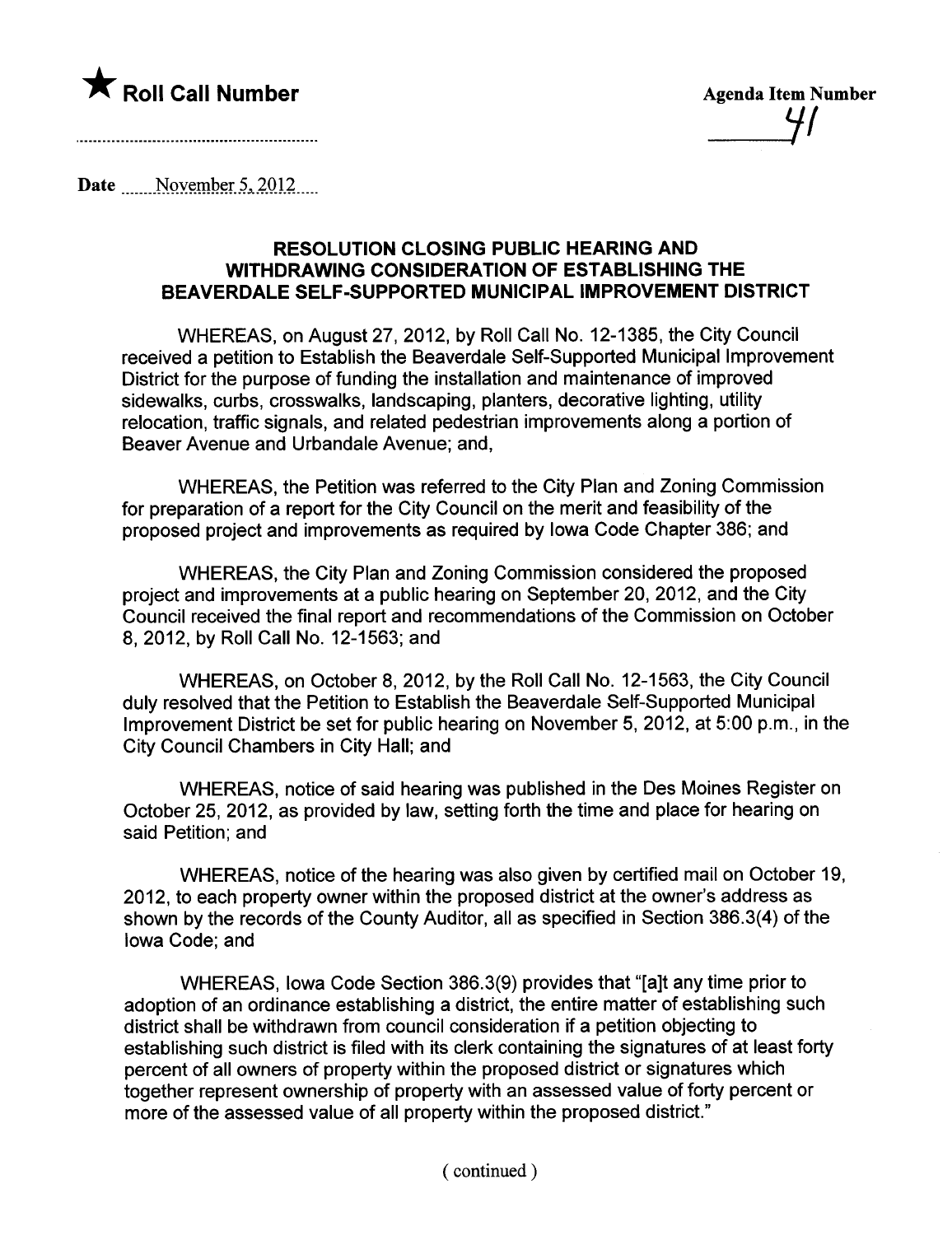



Date  $\blacksquare$  November 5, 2012

WHEREAS, a petition objecting to establishing the proposed Beaverdale Self-Supported Municipal Improvement District has been filed with the City Clerk containing the signatures of 42.85% of all owners of property within the proposed district.

NOW, THEREFORE, BE IT RESOLVED, by the City Council of the. City of Des Moines, Iowa, as follows:

- 1. Upon due consideration of Iowa Code 386.3(9) and the petition filed with the City Clerk objecting to the Beaverdale Self-Supported Municipal Improvement District, the hearing is closed.
- 2. The matter of establishing the Beaverdale Self-Supported Municipal Improvement District is withdrawn from City Council consideration.
- 3. The City Clerk shall file the petitions in opposition to the Beaverdale Self-Supported Municipal Improvement District.

(Council Communication No. 12-  $560$  )

Moved by to adopt.

FORM APPROVED:

nael F. Kellev **Assistant City Attorney** 

| <b>COUNCIL ACTION</b> | <b>YEAS</b> | <b>NAYS</b> | <b>PASS</b> | <b>ABSENT</b>   | <b>CERTIFICATE</b>                                                                                   |  |
|-----------------------|-------------|-------------|-------------|-----------------|------------------------------------------------------------------------------------------------------|--|
| <b>COWNIE</b>         |             |             |             |                 |                                                                                                      |  |
| <b>COLEMAN</b>        |             |             |             |                 | I, DIANE RAUH, City Clerk of said City hereby                                                        |  |
| <b>GRIESS</b>         |             |             |             |                 | certify that at a meeting of the City Council of<br>said City of Des Moines, held on the above date, |  |
| <b>HENSLEY</b>        |             |             |             |                 | among other proceedings the above was adopted.                                                       |  |
| <b>MAHAFFEY</b>       |             |             |             |                 |                                                                                                      |  |
| <b>MEYER</b>          |             |             |             |                 | IN WITNESS WHEREOF, I have hereunto set my                                                           |  |
| <b>MOORE</b>          |             |             |             |                 | hand and affixed my seal the day and year first<br>above written.                                    |  |
| <b>TOTAL</b>          |             |             |             |                 |                                                                                                      |  |
| <b>MOTION CARRIED</b> |             |             |             | <b>APPROVED</b> |                                                                                                      |  |
|                       |             |             |             |                 |                                                                                                      |  |
|                       |             |             |             |                 |                                                                                                      |  |
|                       |             |             |             | Mavor           | Citv                                                                                                 |  |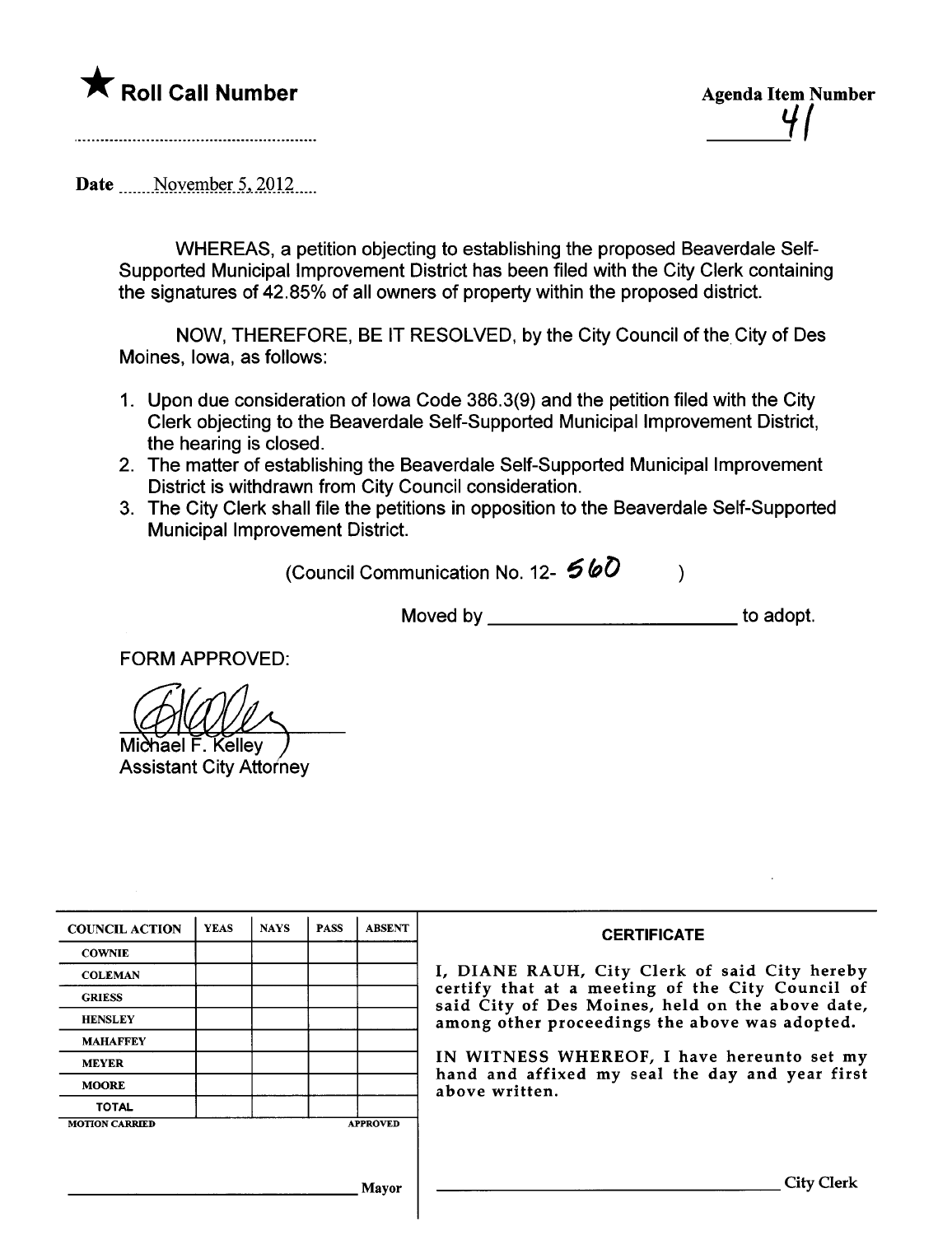| Signed OBJECTION Petition<br>2<br>ដ្ឋ<br>YES<br>Ĥ<br>YES<br>YES<br>Ê<br>YES<br>YES<br>$\frac{1}{2}$<br>é,<br>$\frac{1}{2}$<br>ş<br>$\frac{1}{2}$<br>$\tilde{\mathbf{z}}$<br>$\frac{9}{2}$<br>ş<br>$\ddot{\bm{z}}$<br>$\frac{1}{2}$<br>Withdrew Petition in Support<br>H<br>急<br>AIM Kitchen & Bath<br>Beaverdale Center<br>US Bank (Parking)<br>4-unit Apartment<br>US Bank (Parking)<br>Beaverdale Place<br>Uptempo Music<br><b>Business</b><br>Davis Insurance<br>The Backroom<br>ACE Hardware<br><b>BackCountry</b><br>Vision Cinic<br>Vision Clinic<br>Hair Salon<br>Rice Bowl<br>Farrell's<br>Tally's<br>Saints<br>$\overline{\mathbf{u}}$<br>ب<br>Vacionalemention<br>Vista Development Corp<br>Davis Real Estate Fund L<br>Vista Development.Com<br>Wayne Greiham Fanny L<br>Judith & Robert Klever<br>AIM Investments LC<br>Boesen Land ColLC<br>Owner<br>Dr. James Harrell<br><b>Drumes Hartel</b><br>2712 Beaver LLC<br>Janes Womson<br>Kathleen Teas<br>David Kouri<br>Frank Lee<br>John Essy<br><b>SERIES</b><br>US Bank<br>US Bank | YES<br>First American Bank<br>Eight Ways LLC | <b>Property Address/Parcel Number</b><br>4041 Urbandale Ave<br>4106 Sheridan Ave<br>7924-29-306-003<br>2716 Beaver Ave<br>7924-29-306-002<br>2712 Beaver Ave<br>2702 Beaver Ave<br>2632 Beaver Ave<br>2636 Beaver Ave<br>2629 Beaver Ave<br>2711 Beaver Ave<br>2714 Beaver Ave<br>2706 Beaver Ave<br>2604 Beaver Ave<br>2600 Beaver Ave<br>2601 Beaver Ave<br>2607 Beaver Ave<br>2641 Beaver Ave<br>2620 Beaver Ave<br>2801 Beaver Ave |
|-------------------------------------------------------------------------------------------------------------------------------------------------------------------------------------------------------------------------------------------------------------------------------------------------------------------------------------------------------------------------------------------------------------------------------------------------------------------------------------------------------------------------------------------------------------------------------------------------------------------------------------------------------------------------------------------------------------------------------------------------------------------------------------------------------------------------------------------------------------------------------------------------------------------------------------------------------------------------------------------------------------------------------------------------|----------------------------------------------|----------------------------------------------------------------------------------------------------------------------------------------------------------------------------------------------------------------------------------------------------------------------------------------------------------------------------------------------------------------------------------------------------------------------------------------|
|                                                                                                                                                                                                                                                                                                                                                                                                                                                                                                                                                                                                                                                                                                                                                                                                                                                                                                                                                                                                                                                 |                                              |                                                                                                                                                                                                                                                                                                                                                                                                                                        |
|                                                                                                                                                                                                                                                                                                                                                                                                                                                                                                                                                                                                                                                                                                                                                                                                                                                                                                                                                                                                                                                 |                                              |                                                                                                                                                                                                                                                                                                                                                                                                                                        |
|                                                                                                                                                                                                                                                                                                                                                                                                                                                                                                                                                                                                                                                                                                                                                                                                                                                                                                                                                                                                                                                 |                                              |                                                                                                                                                                                                                                                                                                                                                                                                                                        |
|                                                                                                                                                                                                                                                                                                                                                                                                                                                                                                                                                                                                                                                                                                                                                                                                                                                                                                                                                                                                                                                 |                                              |                                                                                                                                                                                                                                                                                                                                                                                                                                        |
|                                                                                                                                                                                                                                                                                                                                                                                                                                                                                                                                                                                                                                                                                                                                                                                                                                                                                                                                                                                                                                                 |                                              |                                                                                                                                                                                                                                                                                                                                                                                                                                        |
|                                                                                                                                                                                                                                                                                                                                                                                                                                                                                                                                                                                                                                                                                                                                                                                                                                                                                                                                                                                                                                                 |                                              |                                                                                                                                                                                                                                                                                                                                                                                                                                        |
|                                                                                                                                                                                                                                                                                                                                                                                                                                                                                                                                                                                                                                                                                                                                                                                                                                                                                                                                                                                                                                                 |                                              |                                                                                                                                                                                                                                                                                                                                                                                                                                        |
|                                                                                                                                                                                                                                                                                                                                                                                                                                                                                                                                                                                                                                                                                                                                                                                                                                                                                                                                                                                                                                                 |                                              |                                                                                                                                                                                                                                                                                                                                                                                                                                        |
|                                                                                                                                                                                                                                                                                                                                                                                                                                                                                                                                                                                                                                                                                                                                                                                                                                                                                                                                                                                                                                                 |                                              |                                                                                                                                                                                                                                                                                                                                                                                                                                        |
|                                                                                                                                                                                                                                                                                                                                                                                                                                                                                                                                                                                                                                                                                                                                                                                                                                                                                                                                                                                                                                                 |                                              |                                                                                                                                                                                                                                                                                                                                                                                                                                        |
|                                                                                                                                                                                                                                                                                                                                                                                                                                                                                                                                                                                                                                                                                                                                                                                                                                                                                                                                                                                                                                                 |                                              |                                                                                                                                                                                                                                                                                                                                                                                                                                        |
|                                                                                                                                                                                                                                                                                                                                                                                                                                                                                                                                                                                                                                                                                                                                                                                                                                                                                                                                                                                                                                                 |                                              |                                                                                                                                                                                                                                                                                                                                                                                                                                        |
|                                                                                                                                                                                                                                                                                                                                                                                                                                                                                                                                                                                                                                                                                                                                                                                                                                                                                                                                                                                                                                                 |                                              |                                                                                                                                                                                                                                                                                                                                                                                                                                        |
|                                                                                                                                                                                                                                                                                                                                                                                                                                                                                                                                                                                                                                                                                                                                                                                                                                                                                                                                                                                                                                                 |                                              |                                                                                                                                                                                                                                                                                                                                                                                                                                        |
|                                                                                                                                                                                                                                                                                                                                                                                                                                                                                                                                                                                                                                                                                                                                                                                                                                                                                                                                                                                                                                                 |                                              |                                                                                                                                                                                                                                                                                                                                                                                                                                        |
|                                                                                                                                                                                                                                                                                                                                                                                                                                                                                                                                                                                                                                                                                                                                                                                                                                                                                                                                                                                                                                                 |                                              |                                                                                                                                                                                                                                                                                                                                                                                                                                        |
|                                                                                                                                                                                                                                                                                                                                                                                                                                                                                                                                                                                                                                                                                                                                                                                                                                                                                                                                                                                                                                                 |                                              |                                                                                                                                                                                                                                                                                                                                                                                                                                        |
|                                                                                                                                                                                                                                                                                                                                                                                                                                                                                                                                                                                                                                                                                                                                                                                                                                                                                                                                                                                                                                                 |                                              |                                                                                                                                                                                                                                                                                                                                                                                                                                        |
|                                                                                                                                                                                                                                                                                                                                                                                                                                                                                                                                                                                                                                                                                                                                                                                                                                                                                                                                                                                                                                                 |                                              |                                                                                                                                                                                                                                                                                                                                                                                                                                        |
|                                                                                                                                                                                                                                                                                                                                                                                                                                                                                                                                                                                                                                                                                                                                                                                                                                                                                                                                                                                                                                                 |                                              |                                                                                                                                                                                                                                                                                                                                                                                                                                        |
|                                                                                                                                                                                                                                                                                                                                                                                                                                                                                                                                                                                                                                                                                                                                                                                                                                                                                                                                                                                                                                                 |                                              |                                                                                                                                                                                                                                                                                                                                                                                                                                        |
|                                                                                                                                                                                                                                                                                                                                                                                                                                                                                                                                                                                                                                                                                                                                                                                                                                                                                                                                                                                                                                                 |                                              |                                                                                                                                                                                                                                                                                                                                                                                                                                        |
|                                                                                                                                                                                                                                                                                                                                                                                                                                                                                                                                                                                                                                                                                                                                                                                                                                                                                                                                                                                                                                                 |                                              |                                                                                                                                                                                                                                                                                                                                                                                                                                        |
|                                                                                                                                                                                                                                                                                                                                                                                                                                                                                                                                                                                                                                                                                                                                                                                                                                                                                                                                                                                                                                                 |                                              | £<br><b>QealgeM</b><br>2804 Beaver Ave                                                                                                                                                                                                                                                                                                                                                                                                 |
|                                                                                                                                                                                                                                                                                                                                                                                                                                                                                                                                                                                                                                                                                                                                                                                                                                                                                                                                                                                                                                                 |                                              | Christophers Inc.                                                                                                                                                                                                                                                                                                                                                                                                                      |
|                                                                                                                                                                                                                                                                                                                                                                                                                                                                                                                                                                                                                                                                                                                                                                                                                                                                                                                                                                                                                                                 |                                              |                                                                                                                                                                                                                                                                                                                                                                                                                                        |
|                                                                                                                                                                                                                                                                                                                                                                                                                                                                                                                                                                                                                                                                                                                                                                                                                                                                                                                                                                                                                                                 |                                              |                                                                                                                                                                                                                                                                                                                                                                                                                                        |
|                                                                                                                                                                                                                                                                                                                                                                                                                                                                                                                                                                                                                                                                                                                                                                                                                                                                                                                                                                                                                                                 |                                              |                                                                                                                                                                                                                                                                                                                                                                                                                                        |

 $\overline{\mathcal{H}}$ 

 $\ddot{\phantom{0}}$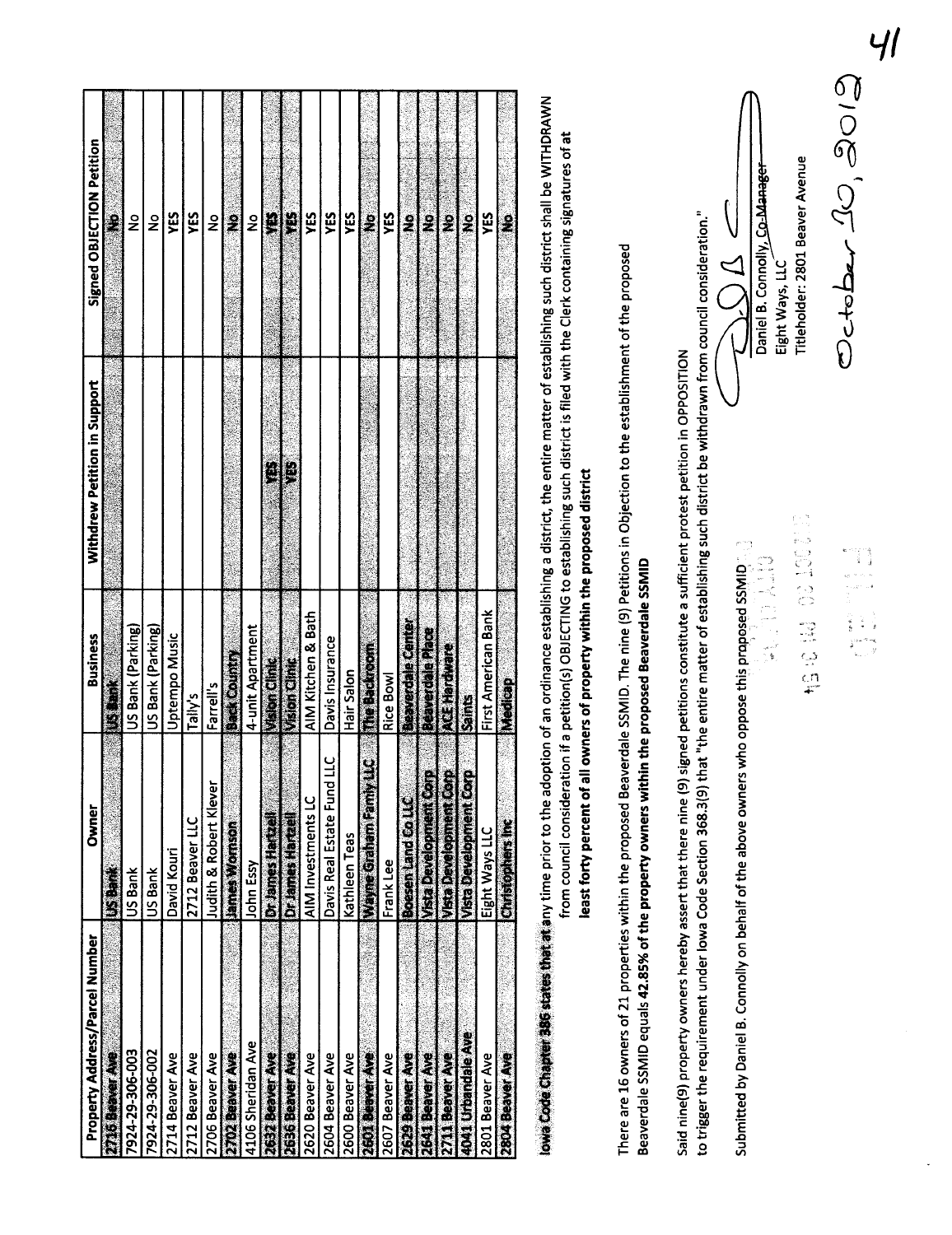# PETITION (and Remonstrance) **OBJECTING** TO ESTABLISHMENT OF THE BEAVERDALE SELF-SUPPORTING MUNICIPAL IMPROVEMENT **DISTRICT**

#### Name: DAVID A, KOURI

Titleholder of: 2714 Beaver Avenue, Des Moines, Iowa

The undersigned is the titleholder of the above mentioned property situated in the Beaverdale commercial district within the City of Des Moines, Iowa AND situated within a proposed selfsupporting municipal improvement district designated as "The Beaverdale Self-Supporting Municipal Improvement District." See Exhibit "1" attached hereto and incorporated by reference,

Pursuant to Iowa Code Section 386.3(9) the undersigned property owner respectfully OBJECTS to the establishment of such a district; and seeks to have the entire matter of establishing such district withdrawn from council consideration.

It is the intention of the undersigned property owner that this Petition in opposition to the establishment of such a district also serves as a remonstrance pursuant to Iowa Code Section 386.3(7).

The undersigned hereby certifies to be the owner of the property legally described as follows: South 1/2 LOT 32, GRASSMERE, an Official Plat, now included in and forming a part of the City of Des Moines, Polk County, Iowa

and is shown as titleholder on the transfer books in the office of the Polk County Auditor. Subject to any ownership limitation set forth, the undersigned have full authority to execute this Petition (and Remonstrance).

DATED this  $2^{\frac{1}{2}}$  day of  $\bigcap_{\alpha} \mathcal{N}$ . , 2012. Titletolder: DAVID A. KOURI عهن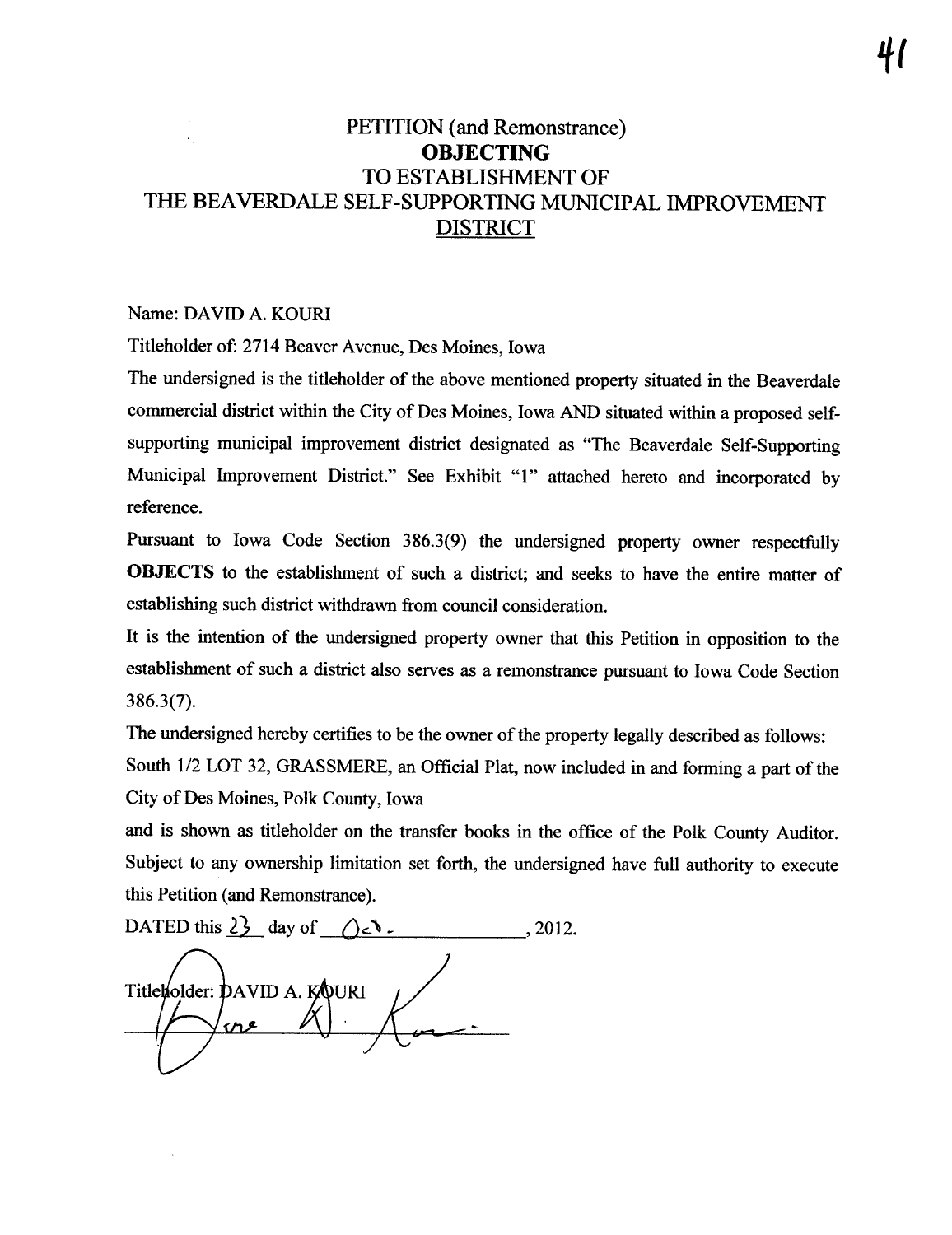EXHIBIT "I"



April 13, 2012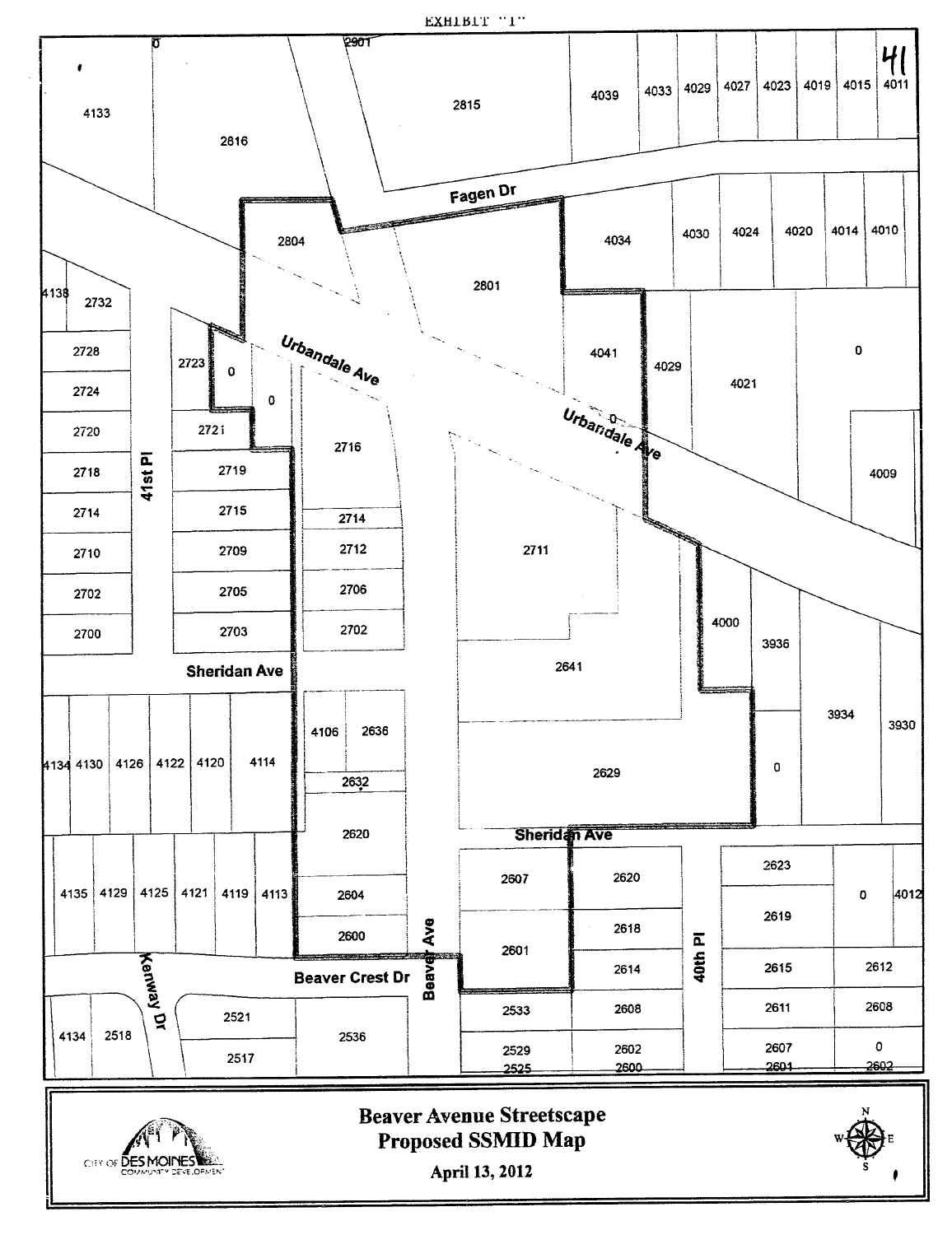# PETITION (and Remonstrance) **OBJECTING** TO ESTABLISHMENT OF THE BEAVERDALE SELF-SUPPORTING MUNICIPAL IMPROVEMENT DISTRICT

### Name: 2712 BEAVER, LLC

Titleholder of: 2712 Beaver Avenue, Des Moines, Iowa

The undersigned is the titleholder of the above mentioned property situated in the Beaverdale commercial district within the City of Des Moines, Iowa AND situated within a proposed selfsupporting municipal improvement district designated as "The Beaverdale Self-Supporting Municipal Improvement District." See Exhibit "1" attached hereto and incorporated by reference,

Pursuant to Iowa Code Section 386,3(9) the undersigned property owner respectfully OBJECTS to the establishment of such a district; and seeks to have the entire matter of establishing such district withdrawn from council consideration,

It is the intention of the undersigned property owner that this Petition in opposition to the establishment of such a district also serves as a remonstrance pursuant to Iowa Code Section 386,3(7),

The undersigned hereby certifies to be the owner of the property legally described as follows:

LOT 33 GRASSMERE, an Official Plat, now included in and forming a part of the City of Des Moines, Polk County, Iowa

and is shown as titleholder on the transfer books in the office of the Polk County Auditor. Subject to any ownership limitation set forth, the undersigned have full authority to execute this Petition (and Remonstrance),

Signatories on behalf of limited liability companies certify the entity is  $\diagup$  member-managed manager-managed; that this Petition (and Remonstrance) is made in the ordinary course of business; that the yndersigned is or are authorized to execute this Petition (and Remonstrance).

DATED this  $23$  day of  $\theta$ tober, 2012.

 $\overline{By}$ :  $\overline{C}$ 

Todd Milang, Managing Member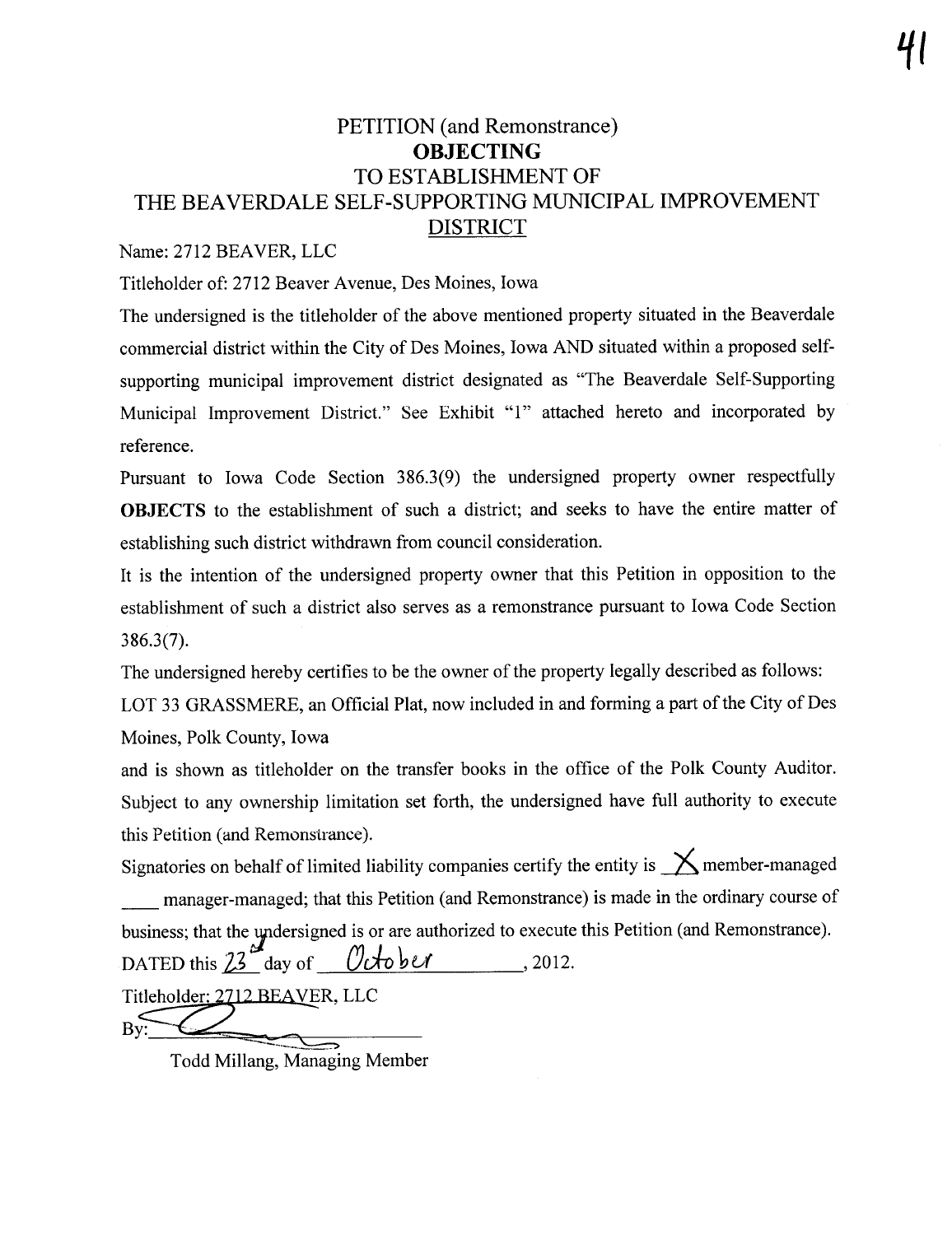EXHIBIT "I"





**Beaver Avenue Streetscape** Proposed SSMID Map

April 13, 2012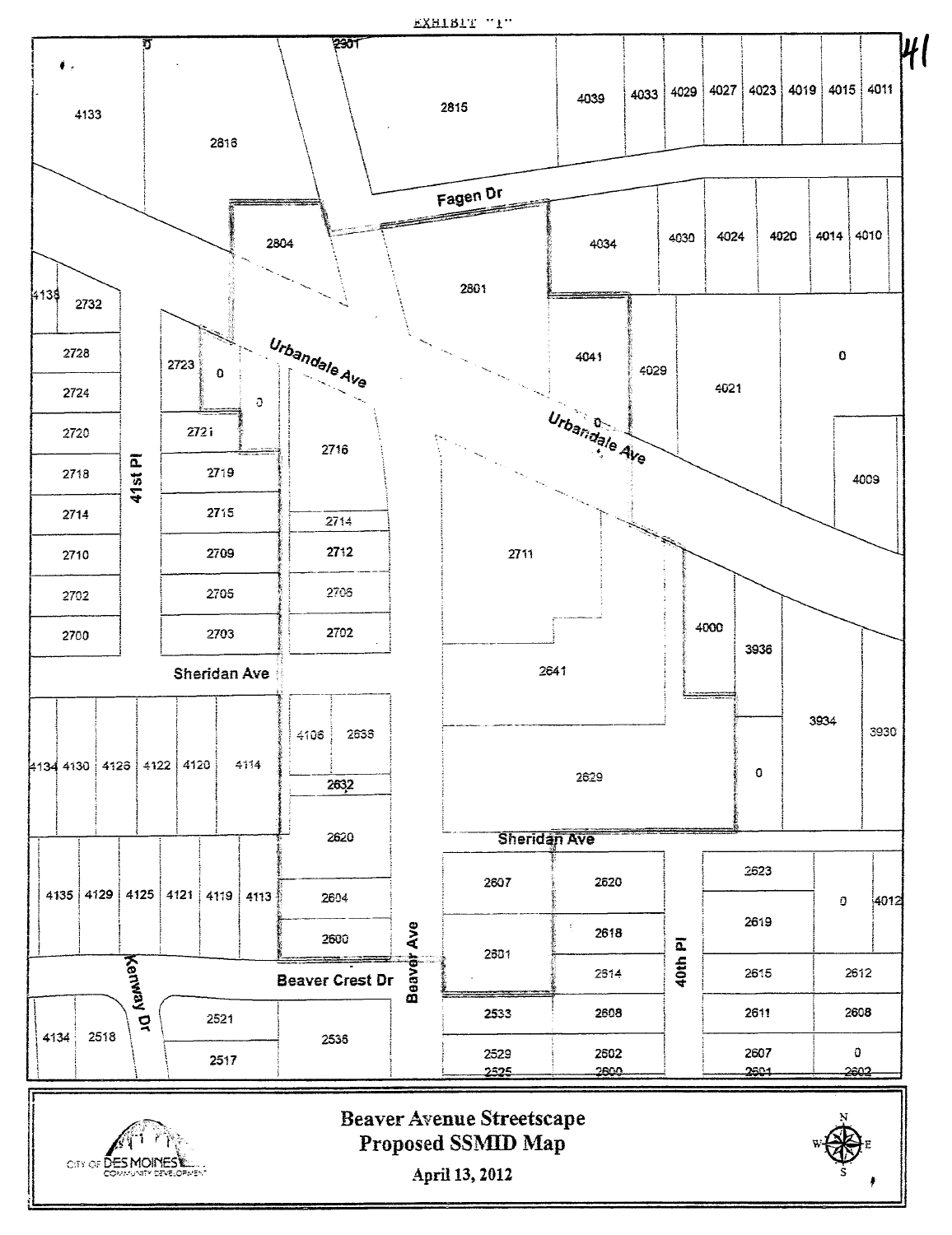### WITHDRAWAL OF PETITION TO ESTABLISH THE BEAVERDALE SELF-SUPPORTING MUNICIPAL IMPROVEMENT DISTRICT

| Name:                 | James W. Hartzell (Trustee), James W. Hartzell Trust<br>and    |  |  |  |  |  |
|-----------------------|----------------------------------------------------------------|--|--|--|--|--|
|                       |                                                                |  |  |  |  |  |
|                       | Deborah J. Hartzell (Trustee), Deborah J. Hartzell Trust       |  |  |  |  |  |
| Titleholders of:      | 2632 Beaver Avenue, Des Moines, Iowa and                       |  |  |  |  |  |
| Legally described as: | Lot 5 in P J CLANCY PLACE PLAT 2, an Official Plat, now        |  |  |  |  |  |
|                       | included in and forming a part of the City of Des Moines, Polk |  |  |  |  |  |
|                       | County, Iowa                                                   |  |  |  |  |  |

The undersigned are the titleholders of the above mentioned property situated in the Beaverdale commercial district within the City of Des Moines, Iowa AND situated within a proposed Self-Supporting Municipal Improvement District ("SSMID") designated as "The Beaverdale Self-Supporting Municipal Improvement District." See Exhibit "1" attached hereto and incorporated by reference,

On, or about, 8-13-2012 the undersigned titleholders executed a Petition, pursuat to Iowa Code Chapter 386, for the establishment of the above-mentioned proposed SSMID District in Beaverdale,

Said titleholders hereby WITHDRAW said Petition for the establishment of The Beaverdale Self-Supporting Municipal Improvement District.

The undersigned state: that each named Trust is in existence; that James W. Hartzell is the current Trustee of the James W. Hartzell Trust; that Deborah J. Hartzell is the current Trustee of the Deborah J, Harzell Trust; and that said Trustees are authorized to execute this Withdrawal on behalf of their respective Trust without limitation or quaification whatsoever.

DATED this  $50 \text{ day of}$   $90 \text{/}$ 

Titleholder: James W. Hartzell Trust

 $By:$ 

James W. Hartzell, Trustee

Titleholder: Deborah J. Hartzell Trust

By: Hatry

Deborah J. Hartzell, Trustee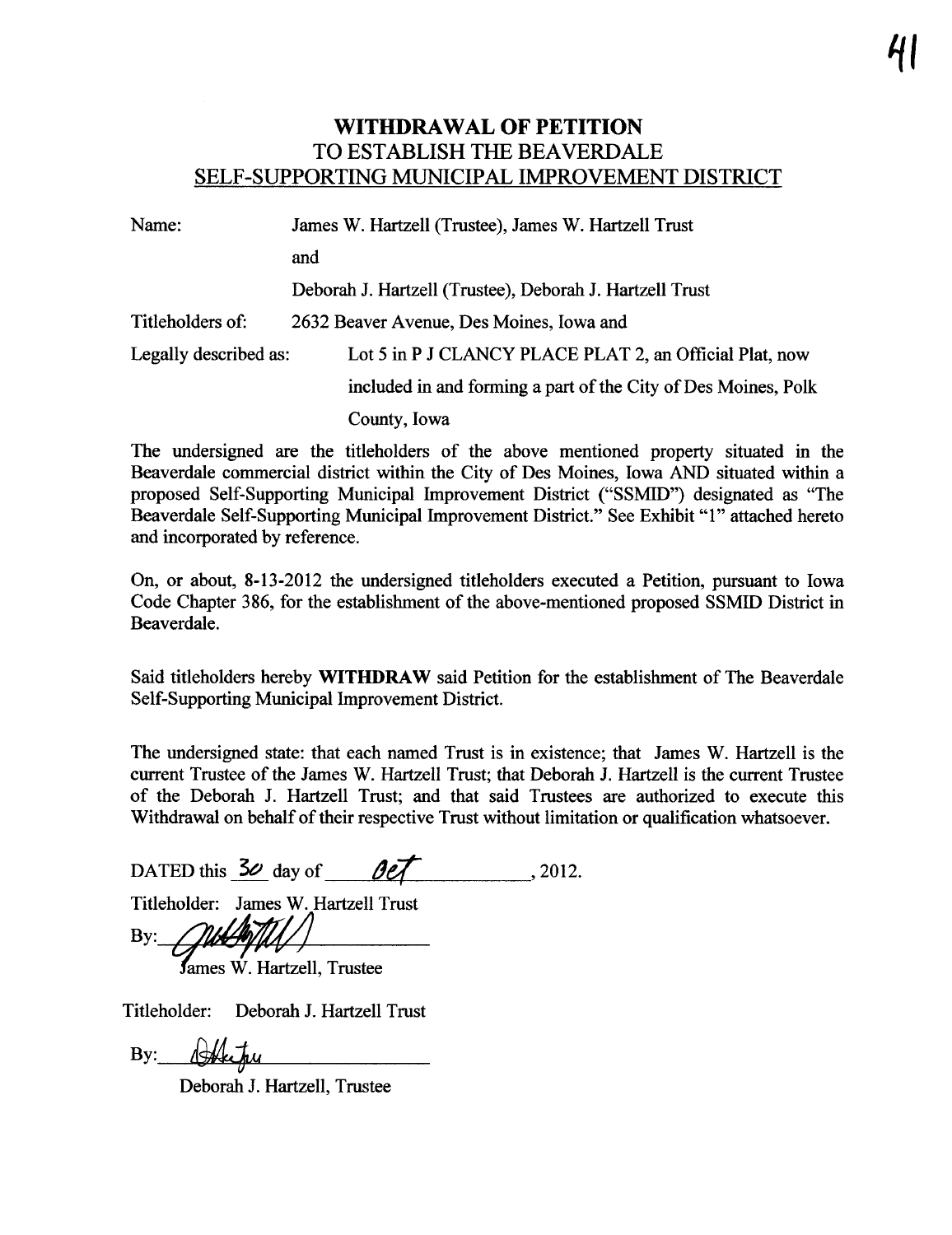## PETITION TO ESTABLISH THE **BEAVERDALE** SELF-SUPPORTED MUNICIPAL IMPROVEMENT DISTRICT

(James W. Hartzell (Trustee), James W. Hartzell (Trust), Deborah J. Hartzell (Trustee) and Deborah J. Hartzell (Trust))

TO THE MAYOR AND MEMBERS OF THE CITY COUNCIL OF THE CITY OF DES MOINES, IOWA:

We, the undersigned, being owners of property within the Beaverdale commercial district within the City of Des Moines, Iowa, and within the self-supported municipal improvement district proposed by this petition, hereby petition the Mayor and City Council of the City of Des Moines, Iowa, pursuant to the provisions of Chapter 386 of the 2011 Code of Iowa, as amended (the "Act"), as follows:

To establish a self-supported municipal improvement district in accordance with  $\mathbf{1}$ . the Act in the City of Des Moines, Polk County, Iowa:

- (a) The name of which shall be the "Beaverdale Self-Supported Municipal Improvement District" (hereinafter referred to as the "Proposed District").
- (b) The purpose of the Proposed District is to acquire, construct, install and maintain the Improvements described below, including the funding thereof.
- (c) The area of the Proposed District is shown on the map attached hereto as Exhibit "1" and consists of the properties described on the attached Exhibit "2", together with the intervening and adjoining public rights-of-way.

To undertake the acquisition, construction, installation, operation and  $2.$ maintenance within the public rights-of-way of Beaverdale and Urbandale within the Proposed District of "improvements", as defined in the Act, consisting of improved sidewalks, curbs and cross-walks, landscaping, planters, decorative lighting, utility relocation, traffic signals, and related pedestrian improvements (which improvements are herein referred to as the "Improvements"), utilizing proceeds of the combined capital improvement and operation fund identified below, City funds designated in the Capital Improvement Program of the City for such purposes, and any other available funds.

To establish an operation fund with respect to the Proposed District to be known  $3<sub>1</sub>$ as the "Beaverdale Combined Self-Supported Municipal Improvement District Capital Improvement and Operation Fund", and to levy the annual tax described in paragraph 4 hereof (the "Capitol Improvement and Operation Tax") upon the property as defined in the Act within the Proposed District for the purposes described in paragraph 5 hereof, for an initial period of fifteen (15) years, commencing with the levy of taxes for collection in the fiscal year beginning July 1, 2012 and continuing for fifteen (15) years thereafter. The City of Des Moines may renew the levy of the Capital Improvement and Operation Tax for subsequent five (5) year periods unless a petition containing the signatures of at least forty percent of all owners of property within the Proposed District or signatures which together represent ownership of property with an assessed value of forty percent or more of the assessed value of all property within the

 $E$ xhibit "I"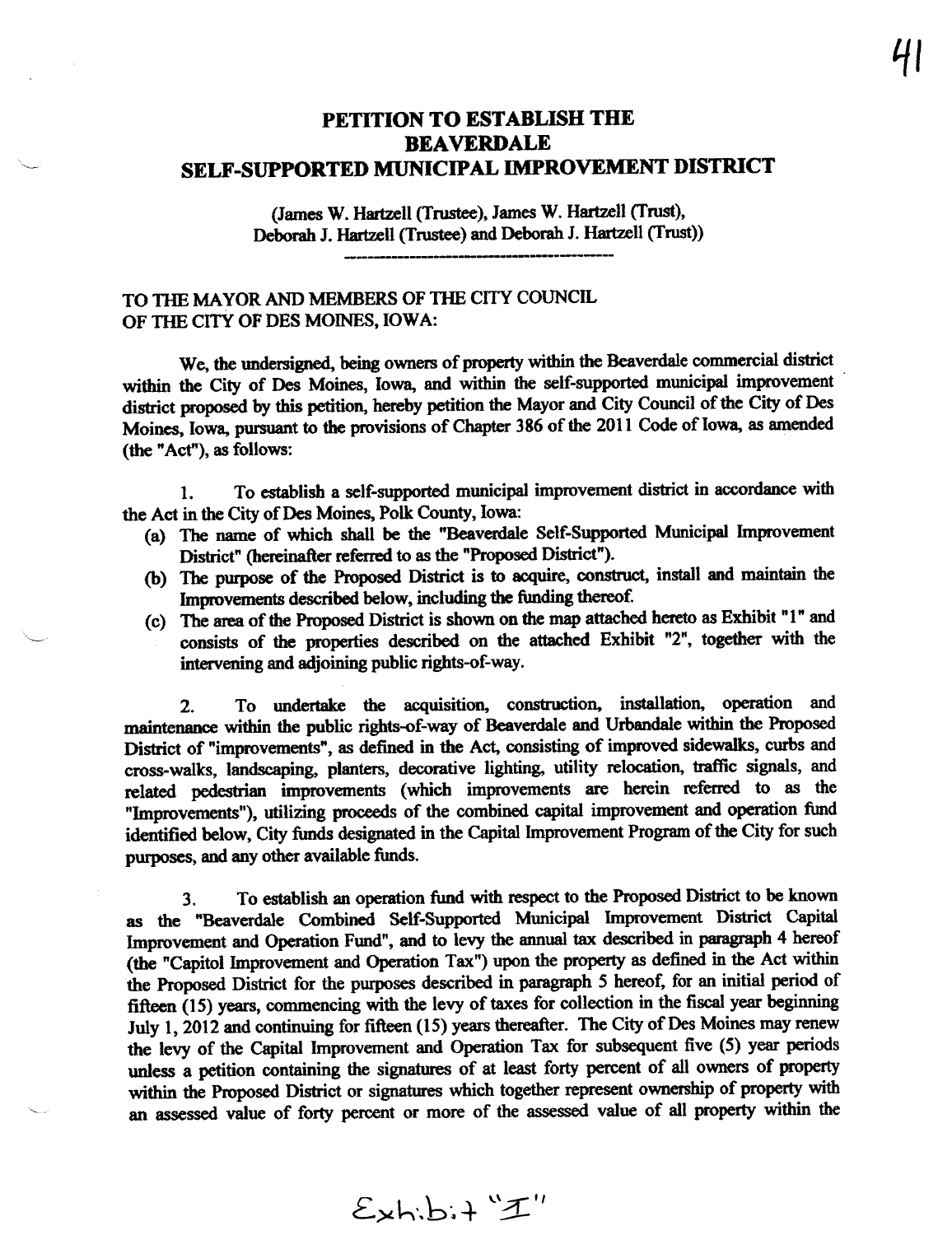Proposed District, is filed with the City Clerk at least 6 months prior to the expiration of the current period. The City of Des Moines shall not renew the levy of the Capital Improvement and Operation Tax if such a petition is timely received.

To provide by ordinance that the rate of the Capital Improvement and Operation  $\ddot{4}$ . Tax to be levied annually as aforesaid shall not exceed the amount per thousand dollars (\$1,000) of taxable value of the property within the Proposed District in any one year specified by the table below, in addition to all other taxes, and to include within said ordinance appropriate options consistent with such maximum levy and the time limits specified in paragraph 3, to increase, extend and renew the Capital Improvement and Operation Tax based upon the useful life of the Proposed Improvements and the costs associated with the operations of the Proposed District.

| <b>Fiscal Years</b><br>of Levy | Max. levy per thousand dollars<br>taxable value |  |  |  |  |  |
|--------------------------------|-------------------------------------------------|--|--|--|--|--|
| 2012/13 to 2016/17             | 1.75                                            |  |  |  |  |  |
| 2017/18 and later              | 2.00                                            |  |  |  |  |  |

To use the proceeds of the Capital Improvement and Operation Tax for the  $5<sub>1</sub>$ purposes of paying (or reimbursing the City with respect thereto) all or part of the costs incurred in connection with the acquisition, construction, installation, operation and maintenance of the Improvements, any administration expenses (as defined in and authorized by the Act) of the Proposed District, including legal and engineering fees, and any other expenses reasonably incurred in fulfilling the purposes of the Proposed District, all as may be determined from time to time by the City Council.

We do hereby certify that we are the owners of the properties described below and are shown as owners on the transfer books in the office of the County Auditor. Subject to any ownership limitation set forth, the undersigned have full authority to execute this petition and to commit our property to its terms. Signers on behalf of corporations certify that they hold the corporate offices set forth opposite their names and have signed this petition with authorization by the Board of Directors and have full authority to bind and commit the corporation to the terms hereto.

Subject properties:

2632 Beaver Ave, more specifically described as: LOT 5 P J CLANCY PLACE PLAT 2, an Official Plat, all now included in and forming a part of the City of Des Moines, Polk County, Iowa.

Titleholder(s): James W. Hartzell (Trustee), James W. Hartzell (Trust), Deborah J. Hartzell (Trustee) and Deborah J. Hartzell (Trust)

, 2012 Dated:  $44\sqrt{6}$ <br>Position<br> $44\sqrt{6}$ W. Hartzell (Trustee) Jamés Deborah J. Hartzell (Trustee)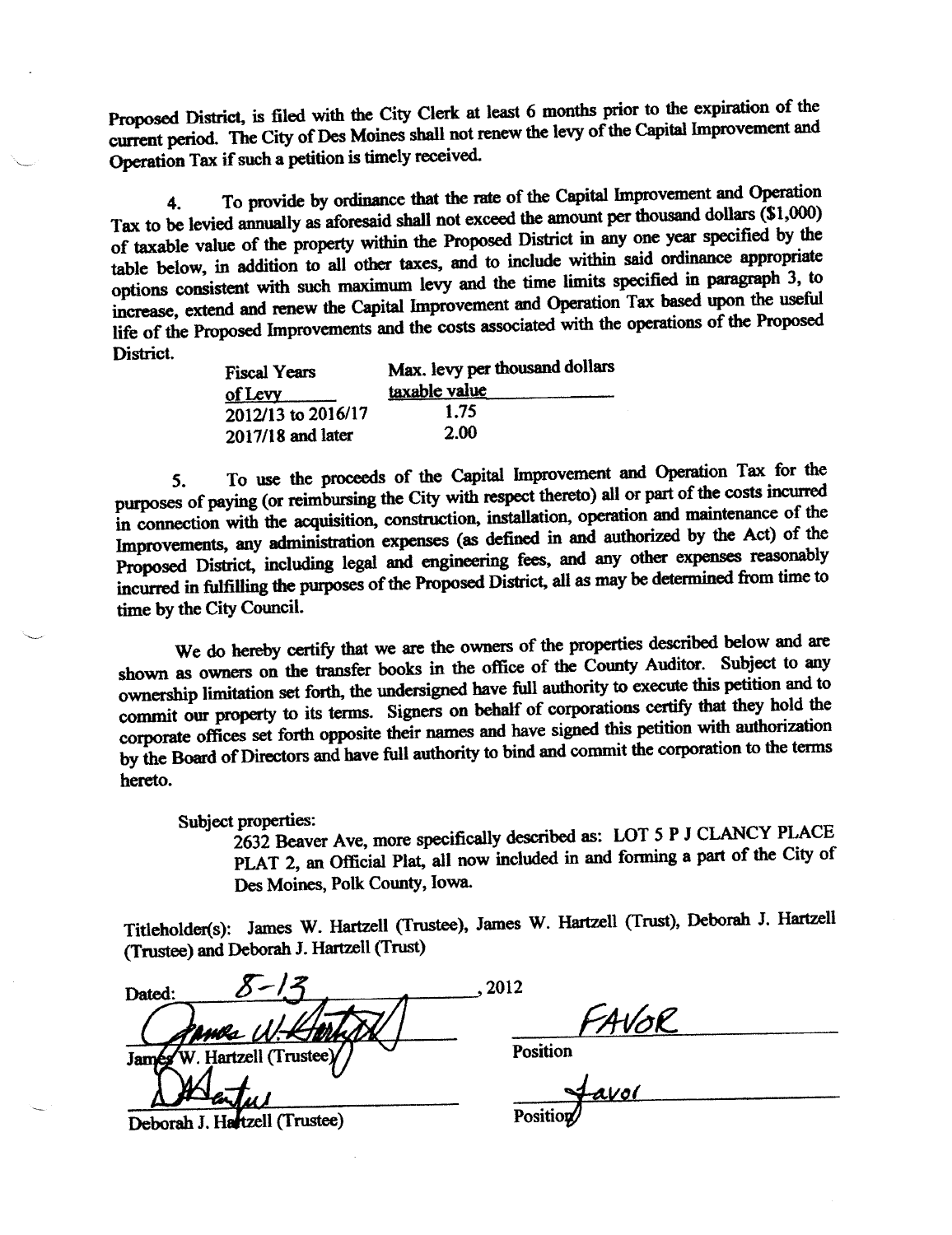# PETITION (and Remonstrance) OBJECTING TO ESTABLISHMENT OF THE BEAVERDALE SELF-SUPPORTING MUNICIPAL IMPROVEMENT **DISTRICT**

Name: Titleholders of: James W. Hartzell (Trustee), James W. Hartzell Trust and Deborah J. Hartzell (Trustee), Deborah J. Hartzell Trust 2632 Beaver Avenue, Des Moines, Iowa

The undersigned is the titleholder of the above mentioned property situated in the Beaverdale commercial district within the City of Des Moines, Iowa AND situated within a proposed selfsupporting municipal improvement district designated as "The Beaverdale Self-Supporting Municipal Improvement District." See Exhibit "1" attached hereto and incorporated by reference,

Pursuant to Iowa Code Section 386.3(9) the undersigned property owner respectfully OBJECTS to the establishment of such a district; and seeks to have the entire matter of establishing such district withdrawn from council consideration.

It is the intention of the undersigned property owner that this Petition in opposition to the establishment of such a district also serves as a remonstrance pursuat to Iowa Code Section 386.3(7),

The undersigned hereby certifies to be the owners of the property legally described as follows:

Lot 5 in P J CLANCY PLACE PLAT 2, an Official Plat, now included in and forming a part of the City of Des Moines, Polk County, Iowa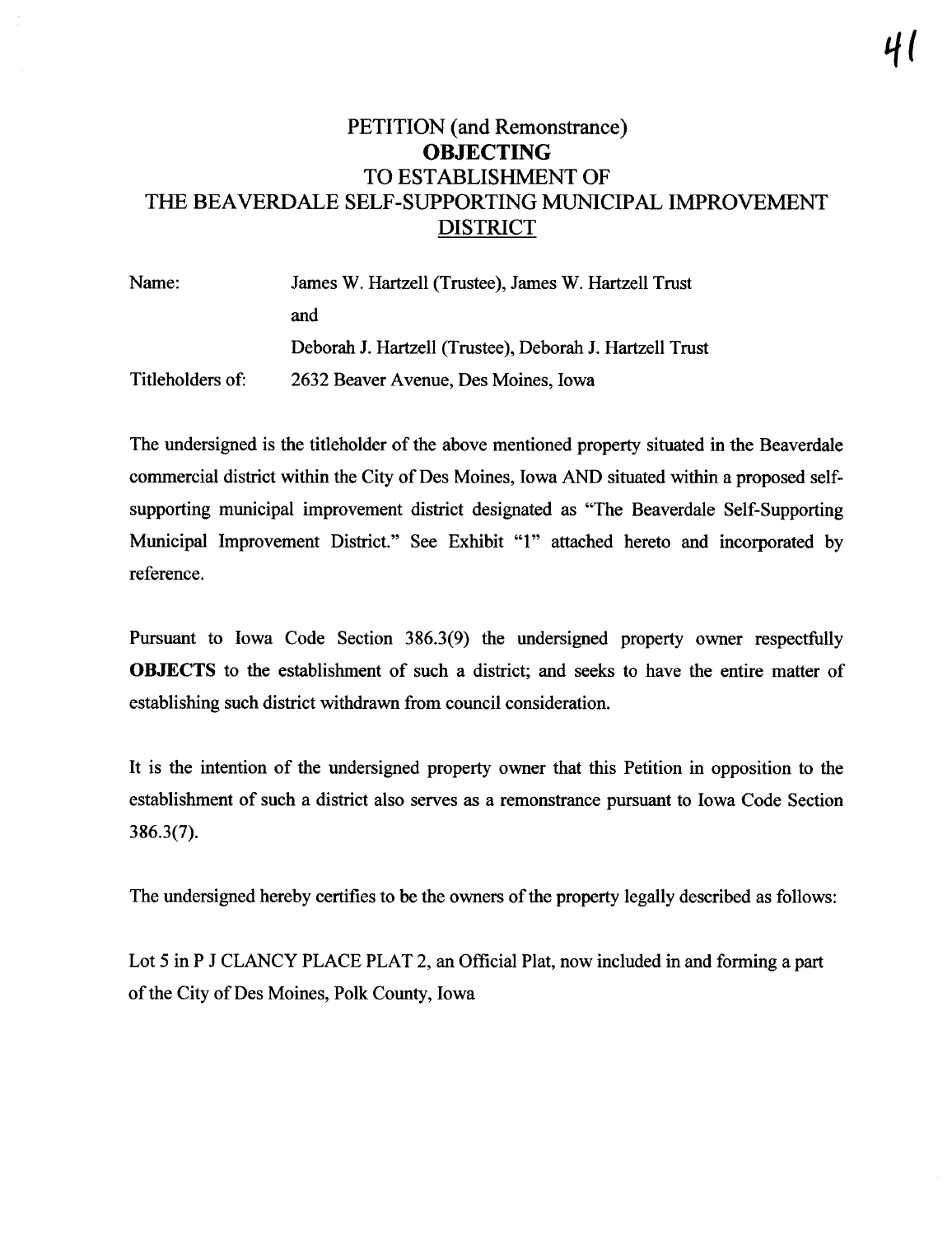and are shown as titleholders on the transfer books in the office of the Polk County Auditor. Subject to any ownership limitation set forth, the undersigned have full authority to execute this Petition (and Remonstrance).

The undersigned state: that each named Trust is in existence; that James W, Harzell is the current Trustee of the James W. Hartzell Trust; that Deborah J. Hartzell is the current Trustee of the Deborah J. Hartell Trust; and that said Trustees are authorized to execute this Petition (and Remonstrance) on behalf of their respective Trust without limitation or qualification whatsoever.

DATED this  $\frac{3d}{20}$  day of  $\theta e^{\frac{1}{2}}$ , 2012.

Titleholder: James W. Hartzell Trust<br>By: *Glutentell* 

James W. Hartzell, Trustee

Titleholder: Deborah J. Hartzell Trust

By:  $\ell \not\subset \mathbb{M}$ 

Deborah J. Hartzell, Trustee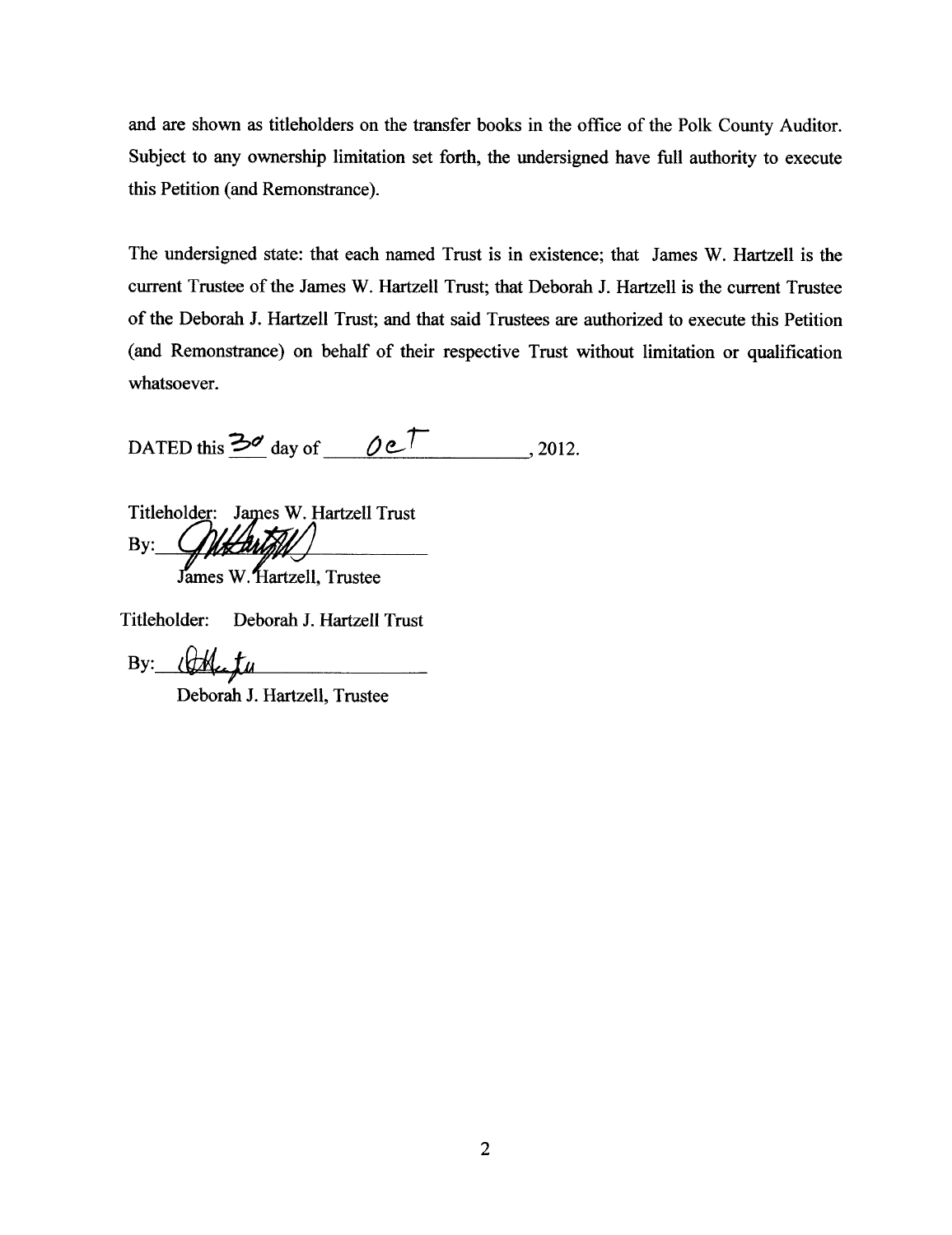EXHIBIT "I"



April 13, 2012